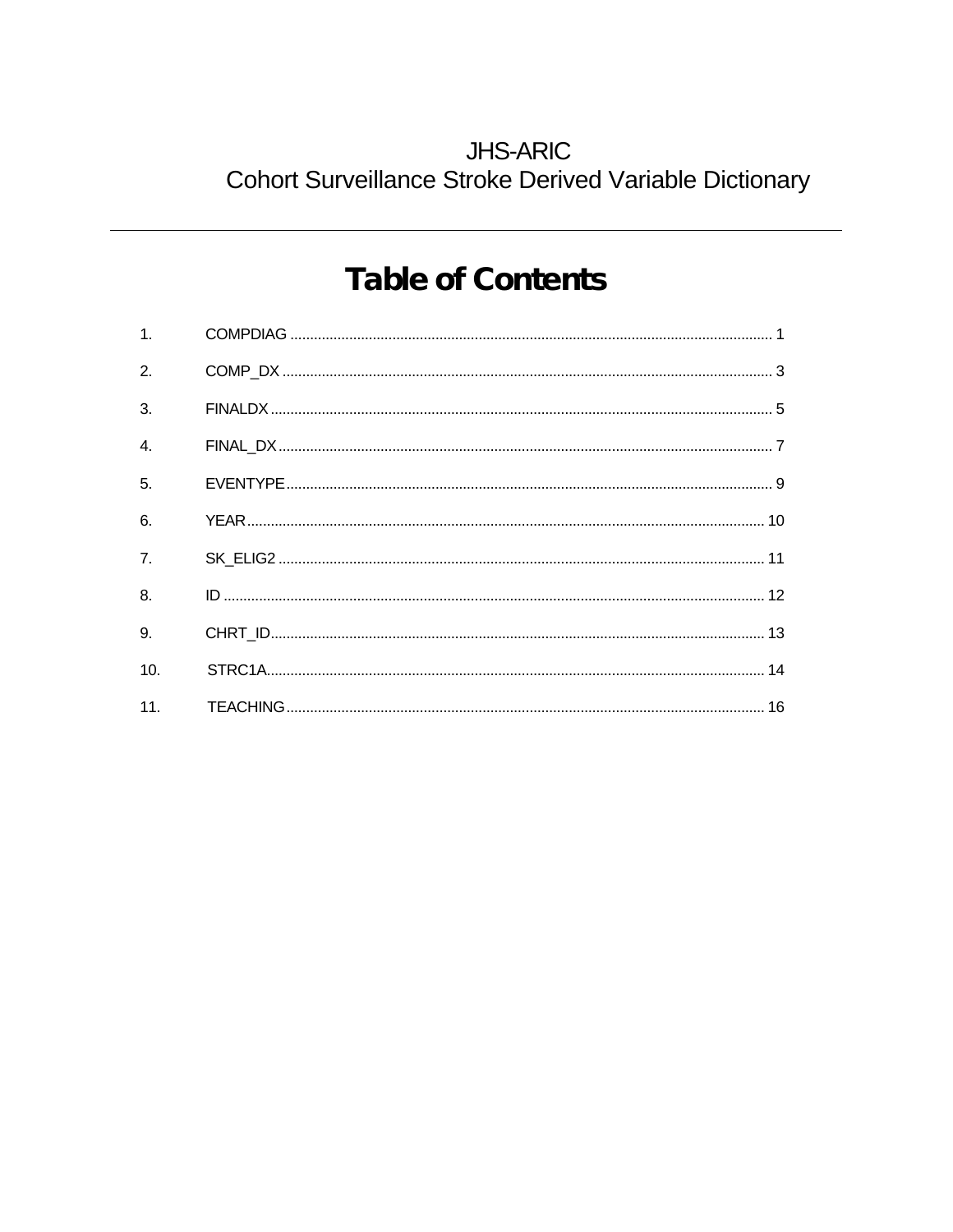## <span id="page-1-0"></span>1. COMPDIAG

#### Purpose

To determine the stroke diagnosis by computer algorithm.

#### **Values**

| <b>COMPDIAG</b> |       | <b>Computer Diagnosis</b>                            |
|-----------------|-------|------------------------------------------------------|
| N               | Value | <b>Description</b>                                   |
| 10              | A     | Definite Subarachnoid Hemorrhage (SAH)               |
| 25              | в     | Definite Brain Hemorrhage (IPH)                      |
| 155             | С     | Definite Brain Infarction, Thrombotic (TIB)          |
| 46              | D     | Definite Brain Infarction, Non-carotid Embolic (EIB) |
| 54              | G     | Probable TIB                                         |
| 11              | н     | Probable EIB                                         |
| 9               |       | Possible Stroke of Undetermined Type                 |
| 479             | J     | If not A - I (No Stroke)                             |

## **Description**

COMPDIAG is the computer diagnosis for stroke events. Values A-H represent definite or probable strokes, value I represents possible strokes with undermined type, and values J-L represent no strokes. See COMP\_DX for formatted version of this variable. Also see stroke classification algorithm in manual  $\overline{3}$  for details.

## Type

Stroke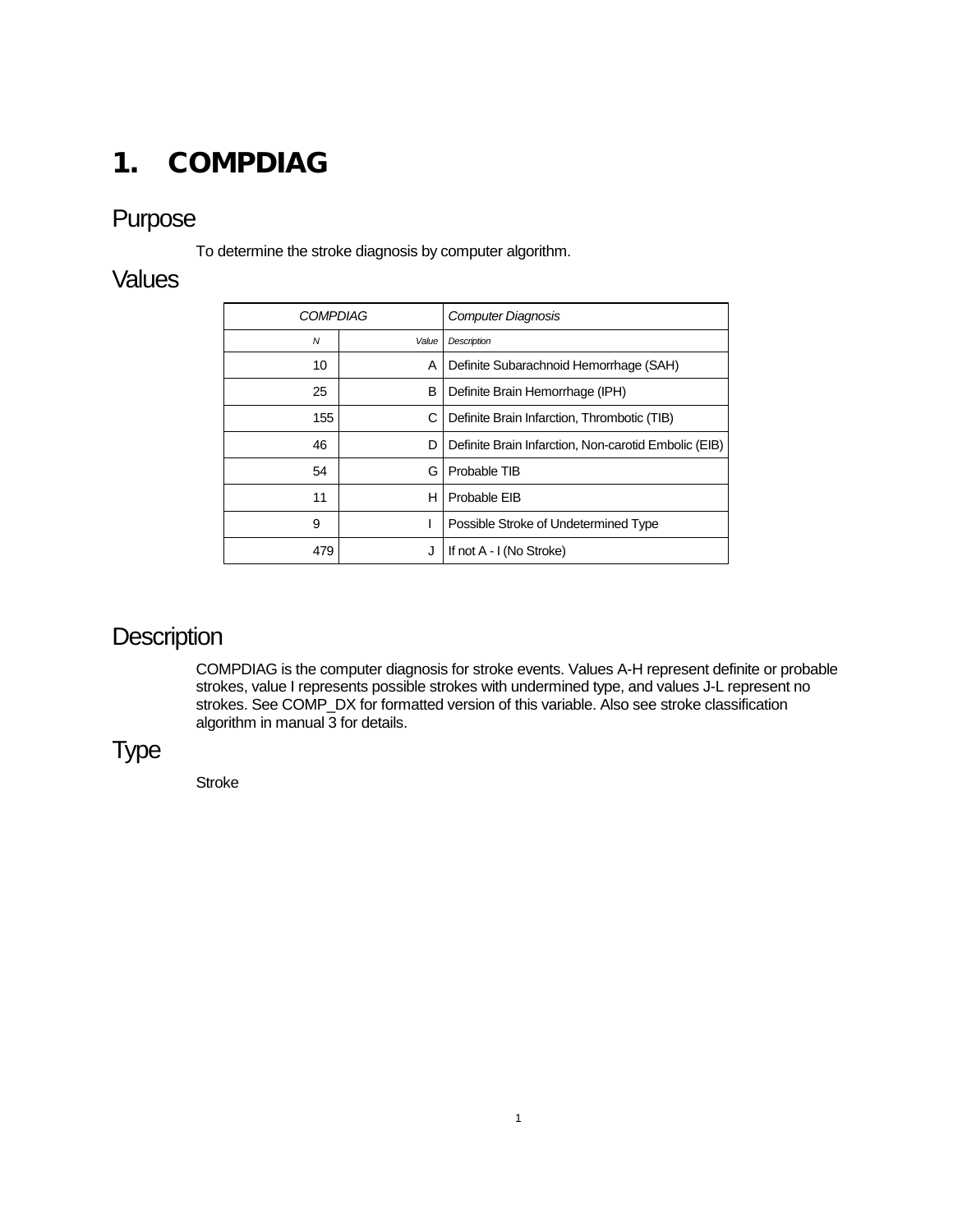## Algorithm

| <b>COMPDIAG</b> | <b>Description</b>                                                                      |  |
|-----------------|-----------------------------------------------------------------------------------------|--|
| A               | Definite Subarachnoid Hemorrhage (SAH)                                                  |  |
| B               | Definite Brain Hemorrhage (IPH)                                                         |  |
| C               | Definite Brain Infarction, Thrombotic (TIB)                                             |  |
| D               | Definite Brain Infarction, Non-carotid Embolic (EIB)                                    |  |
| E               | Probable SAH                                                                            |  |
| F               | Probable IPH                                                                            |  |
| G               | Probable TIB                                                                            |  |
| н               | Probable EIB                                                                            |  |
| ı               | Possible Stroke of Undetermined Type                                                    |  |
| J               | If not A - I (No Stroke)                                                                |  |
| K               | COMPDIAG = 3 & DTH18 in 430-438 & STR2=N & not OHD                                      |  |
|                 | (Undocumented (no chart) Fatal Cases with Stroke Codes)                                 |  |
| L               | COMPDIAG = $J$ and DTH18 in 430-438 & OHD<br>(Out of Hospital Deaths with Stroke Codes) |  |

### Related variables

COMP\_DX, DTH18 (underlying cause of death), EVENTYPE, FINAL\_DX, FINALDX, STR2 (hospital chart)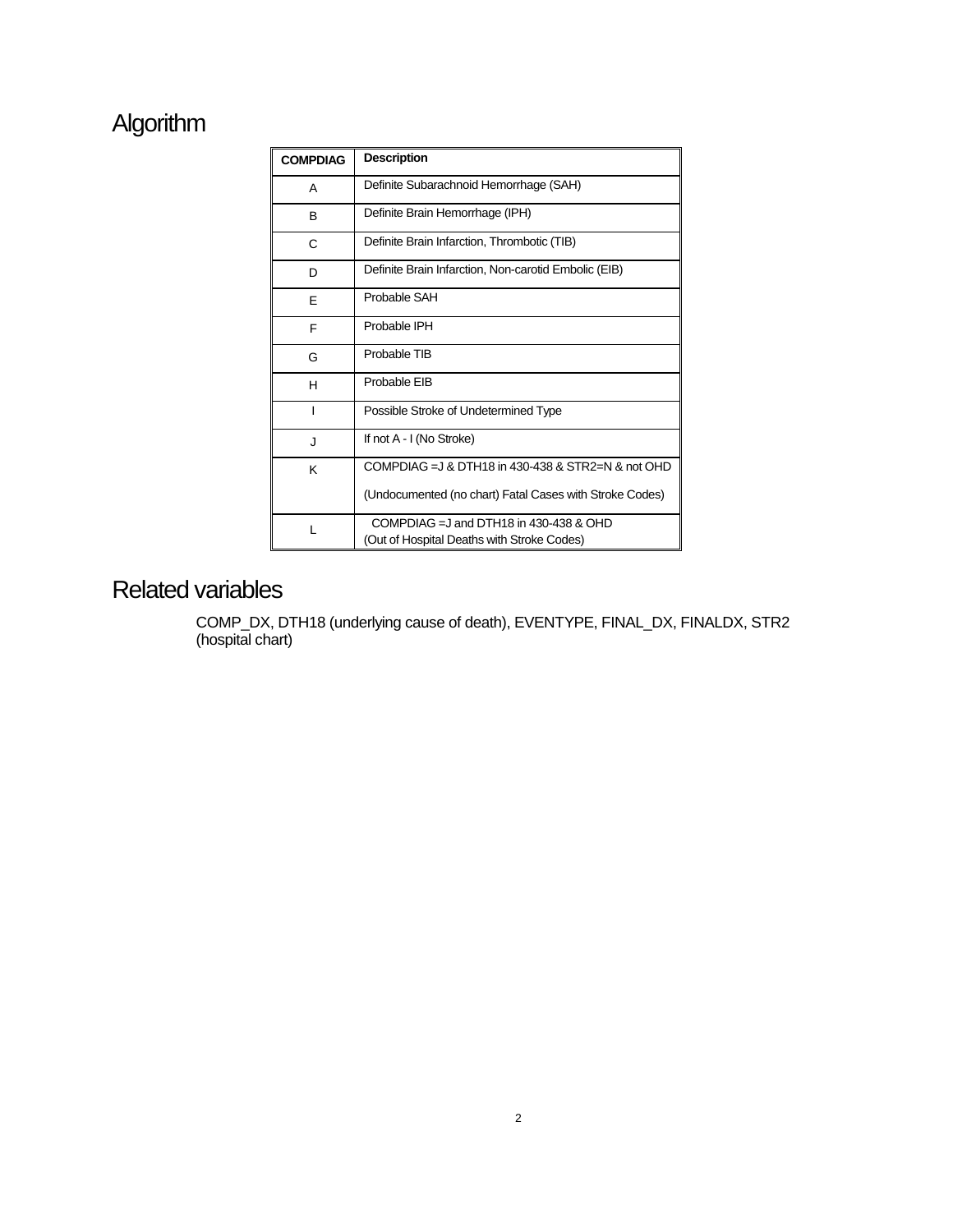# <span id="page-3-0"></span>2. COMP\_DX

## Purpose

To determine the formatted value of stroke diagnosis by computer algorithm.

#### **Values**

|                | COMP DX |          | <b>Formatted Computer Diagnosis</b>                  |
|----------------|---------|----------|------------------------------------------------------|
| $\overline{N}$ |         | Value    | <b>Description</b>                                   |
| 46             |         | DEF EIB  | Definite Brain Infarction, Non-carotid Embolic (EIB) |
| 25             |         | DEF IPH  | Definite Brain Hemorrhage (IPH)                      |
| 10             |         | DEF SAH  | Definite Subarachnoid Hemorrhage (SAH)               |
| 155            |         | DEF TIB  | Definite Brain Infarction, Thrombotic (TIB)          |
| 479            |         | NO STR   | If not A - I (No Stroke)                             |
| 19             |         | OHD STR  | Out of Hospital Deaths with Stroke Codes             |
| 9              |         | POSS STR | Possible Stroke of Undetermined Type                 |
| 11             |         | PROB EIB | Probable EIB                                         |
| 54             |         | PROB TIB | Probable TIB                                         |

## **Description**

COMP\_DX is the formatted value of COMPDIAG for stroke computer diagnosis.

Type

Stroke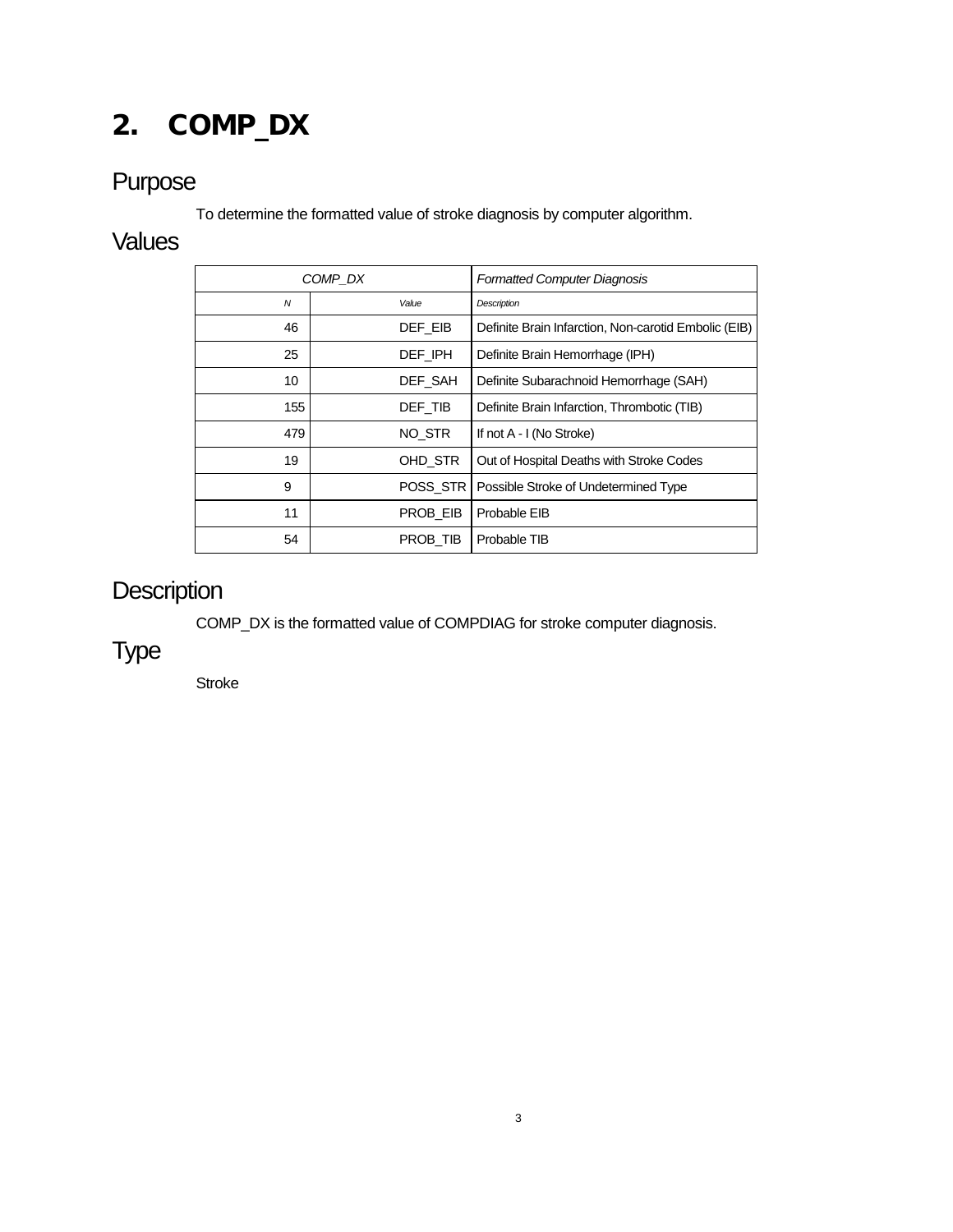# Algorithm

| COMP DX  | <b>Description</b>                                           |
|----------|--------------------------------------------------------------|
| DEF SAH  | if COMPDIAG = $A$ (Definite SAH)                             |
| DEF IPH  | if COMPDIAG = $B$ (Definite IPH)                             |
| DEF TIB  | if COMPDIAG = $C$ (Definite TIB)                             |
| DEF EIB  | if COMPDIAG = $D$ (Definite EIB)                             |
| PROB_SAH | if COMPDIAG = $E$ (Probable SAH)                             |
| PROB IPH | if COMPDIAG = $F$ (Probable IPH)                             |
| PROB TIB | if COMPDIAG = $G$ (Probable TIB)                             |
| PROB EIB | if COMPDIAG = $H$ (Probable EIB)                             |
| POSS STR | if COMPDIAG = I (Possible Stroke of Undetermined Type)       |
| NO STR   | if COMPDIAG $=$ J (No stroke)                                |
| UNDC_STR | if COMPDIAG = K (Undocumented Fatal Cases with Stroke Codes) |
| OHD_STR  | if COMPDIAG $= L$ (Out-of-Hospital Deaths with Stroke Codes) |

## Related Variables

COMPDIAG, FINAL\_DX, FINALDX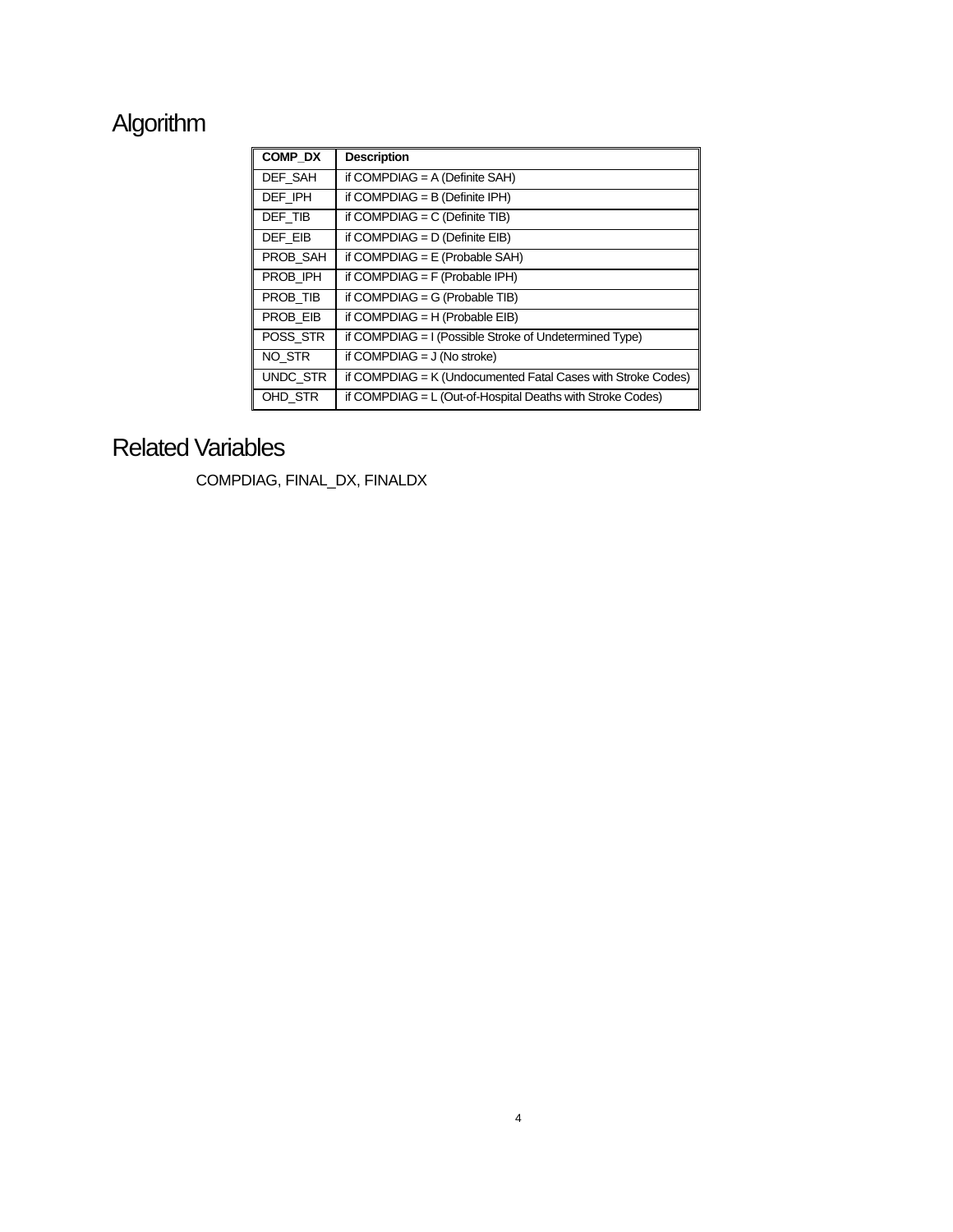## <span id="page-5-0"></span>3. FINALDX

#### Purpose

To determine the final stroke classification.

#### **Values**

|     | <b>FINALDX</b> | <b>Final Diagnosis</b>                               |
|-----|----------------|------------------------------------------------------|
| N   | Value          | Description                                          |
| 5   | A              | Definite Subarachnoid Hemorrhage (SAH)               |
| 22  | B              | Definite Brain Hemorrhage (IPH)                      |
| 186 | С              | Definite Brain Infarction, Thrombotic (TIB)          |
| 50  | D              | Definite Brain Infarction, Non-carotid Embolic (EIB) |
| 1   | Е              | Probable SAH                                         |
| 56  | G              | Probable TIB                                         |
| 10  | н              | Probable EIB                                         |
| 5   |                | Possible Stroke of Undetermined Type                 |
| 453 | J              | If not A - I (No Stroke)                             |
| 1   |                | Missing                                              |

#### **Description**

FINALDX takes adjudication values if present, or reviewer's diagnosis if agree with computer diagnosis, or computer's diagnosis if MMCC reviews are not required. See FINAL\_DX for formatted version of this variable.

#### Type

**Stroke** 

#### **Remarks**

- 1. Since the protocol was changed from 2 reviewers to 1 reviewer, one of the reviewer's diagnosis was randomly selected to perform the following algorithm for determining the final diagnosis.
- 2. Adjudication values and cases meeting exclusionary conditions are in small letters. Since FINALDX contains capital and small letter characters, it is advised that you **change all characters to uppercase** (**UPCASE** in SAS) whenever appropriate.

## **Algorithm**

| <b>FINALDX</b>   | Description                                                                                                                           |
|------------------|---------------------------------------------------------------------------------------------------------------------------------------|
| <b>COMPDIAG</b>  | If MMCC reviews are not required (skipouts: OHD, no chart or no neurological<br>symptoms/signs. COMPDIAG= J, K or L for these cases.) |
| SD <sub>X5</sub> | if adjudicated cases, or if reviewer diagnosis=computer diagnosis                                                                     |
|                  | (SDX5 takes values of A-J)                                                                                                            |
|                  | if meets exclusionary conditions                                                                                                      |
|                  | if upcase(FINALDX)=J & DTH18 in 430-438 & STR2=N & not OHD (Undocumented<br>Fatal Cases with Stroke Codes)                            |
|                  | if upcase(FINALDX)=J & DTH18 in 430-438 & OHD                                                                                         |
|                  | (Out of Hospital Deaths with Stroke Codes)                                                                                            |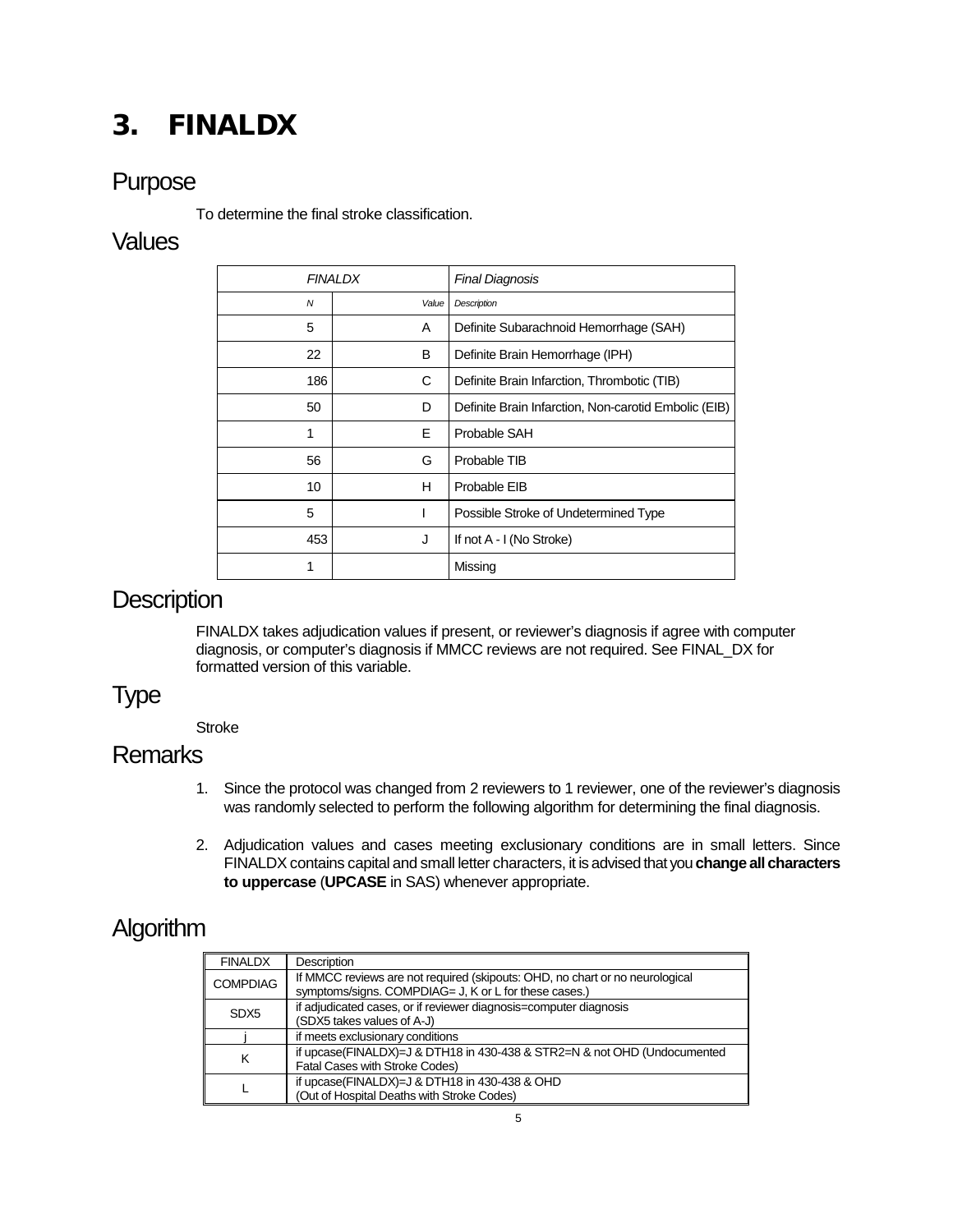## Related Variables

COMPDIAG, COMP\_DX, DTH18 (underlying cause of death), FINAL\_DX, SDX5 (reviewer's stroke diagnosis), STR2 (hospital chart)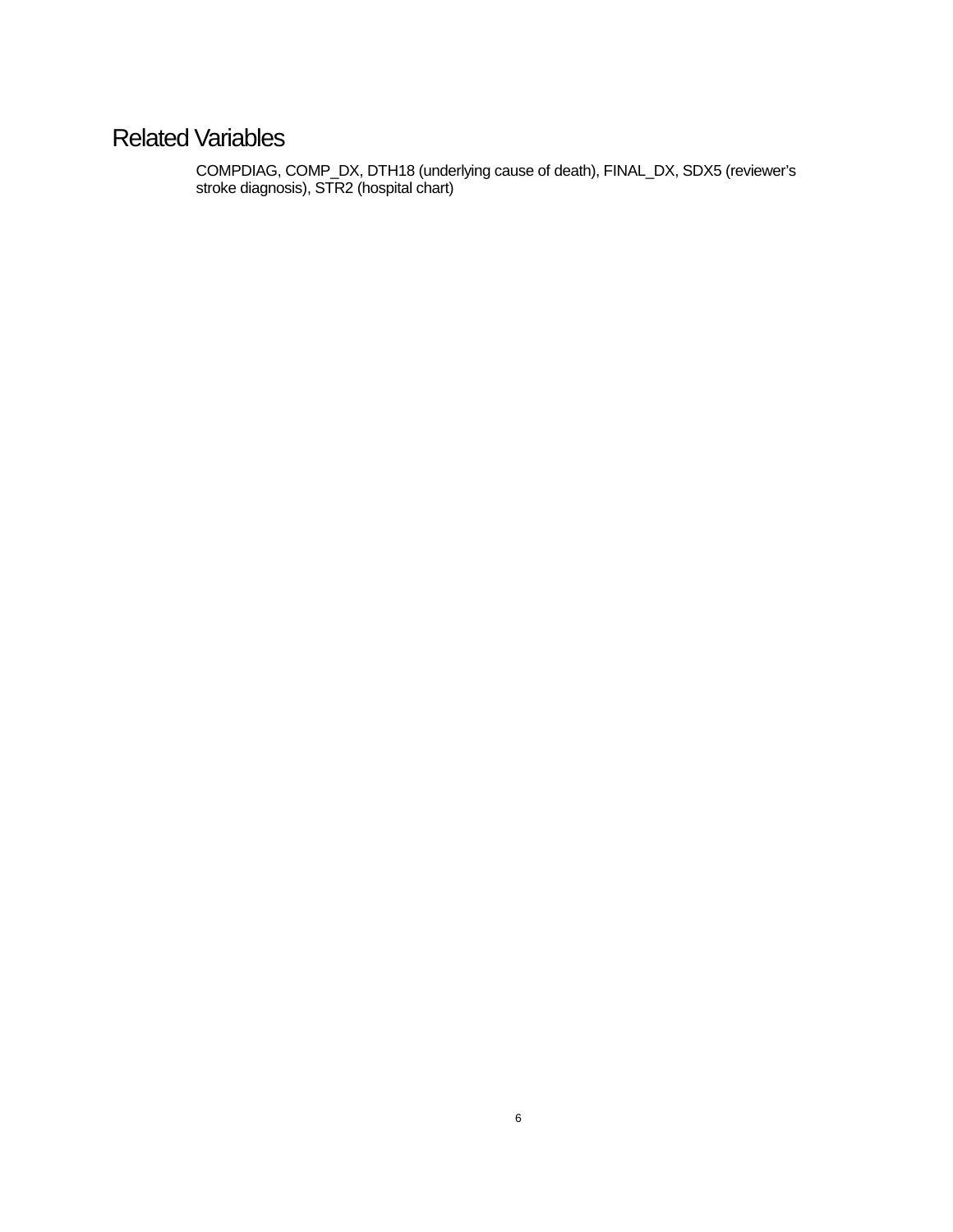# <span id="page-7-0"></span>4. FINAL\_DX

## Purpose

To determine the formatted value of final stroke classification.

#### **Values**

|              | FINAL DX      | <b>Formatted Final Diagnosis</b>                     |
|--------------|---------------|------------------------------------------------------|
| $\mathcal N$ | Value         | Description                                          |
| 50           | DEF EIB       | Definite Brain Infarction, Non-carotid Embolic (EIB) |
| 22           | DEF_IPH       | Definite Brain Hemorrhage (IPH)                      |
| 5            | DEF_SAH       | Definite Subarachnoid Hemorrhage (SAH)               |
| 186          | DEF TIB       | Definite Brain Infarction, Thrombotic (TIB)          |
| 48           | <b>EXCOND</b> | If not A - I (No Stroke)                             |
| 405          | NO STR        | If not A - I (No Stroke)                             |
| 5            | OHD_STR       | Out of Hospital Deaths with Stroke Codes             |
| 10           | POSS STR      | Possible Stroke of Undetermined Type                 |
| 1            | PROB EIB      | Probable EIB                                         |
| 56           | PROB_SAH      | Probable SAH                                         |
| 50           | PROB TIB      | Probable TIB                                         |
| 1            |               | Missing                                              |

# **Description**

FINAL\_DX is the formatted value of the upcased FINALDX.

## Type

Stroke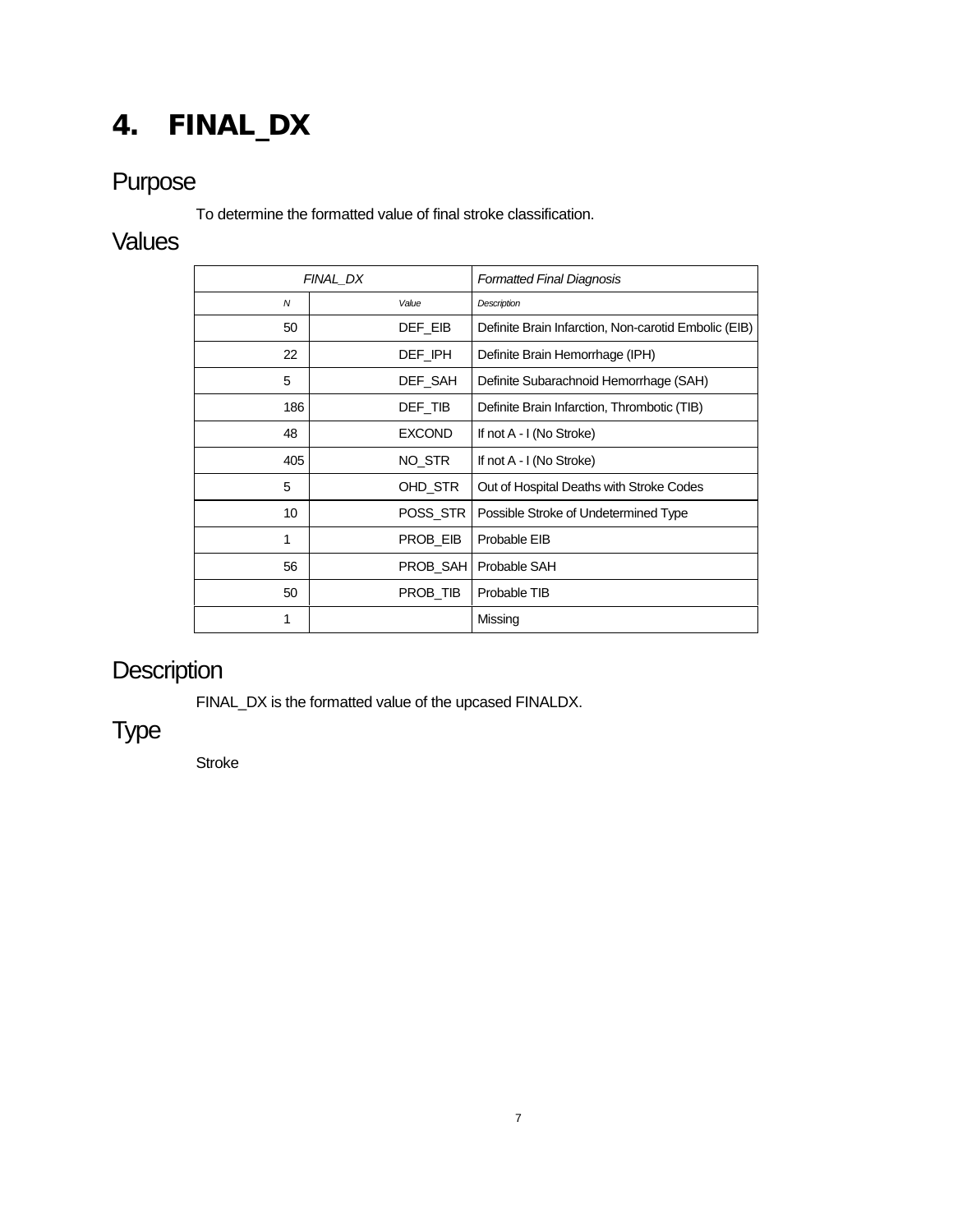## Algorithm

| FINAL DX | Description                                                         |
|----------|---------------------------------------------------------------------|
| DEF_SAH  | if upcase( $FINALDX$ ) = A (Definite SAH)                           |
| DEF IPH  | if upcase( $FINALDX$ ) = B (Definite IPH)                           |
| DEF_TIB  | if upcase( $FINALDX$ ) = $C$ (Definite TIB)                         |
| DEF EIB  | if upcase( $FINALDX$ ) = D (Definite $EIB$ )                        |
| PROB_SAH | if upcase( $FINALDX$ ) = $E$ ( $Probable SAH$ )                     |
| PROB IPH | if upcase( $FINALDX$ ) = $F$ ( $Probable IPH$ )                     |
| PROB_TIB | if upcase( $FINALDX$ ) = G ( $Probable TIB$ )                       |
| PROB EIB | if upcase( $FINALDX$ ) = H ( $Probable EIB$ )                       |
| POSS_STR | if upcase(FINALDX) = I (Possible Stroke of Undetermined Type)       |
| NO_STR   | if upcase( $FINALDX$ ) = J (No stroke)                              |
| UNDC_STR | if upcase(FINALDX) = K (Undocumented Fatal Cases with Stroke Codes) |
| OHD STR  | if upcase(FINALDX) = $L$ (Out-of-hospital Deaths with Stroke Codes) |

## Related Variables

COMP\_DX, COMPDIAG, FINALDX, SDX3 **(**exclusionary conditions for diagnostic criteria)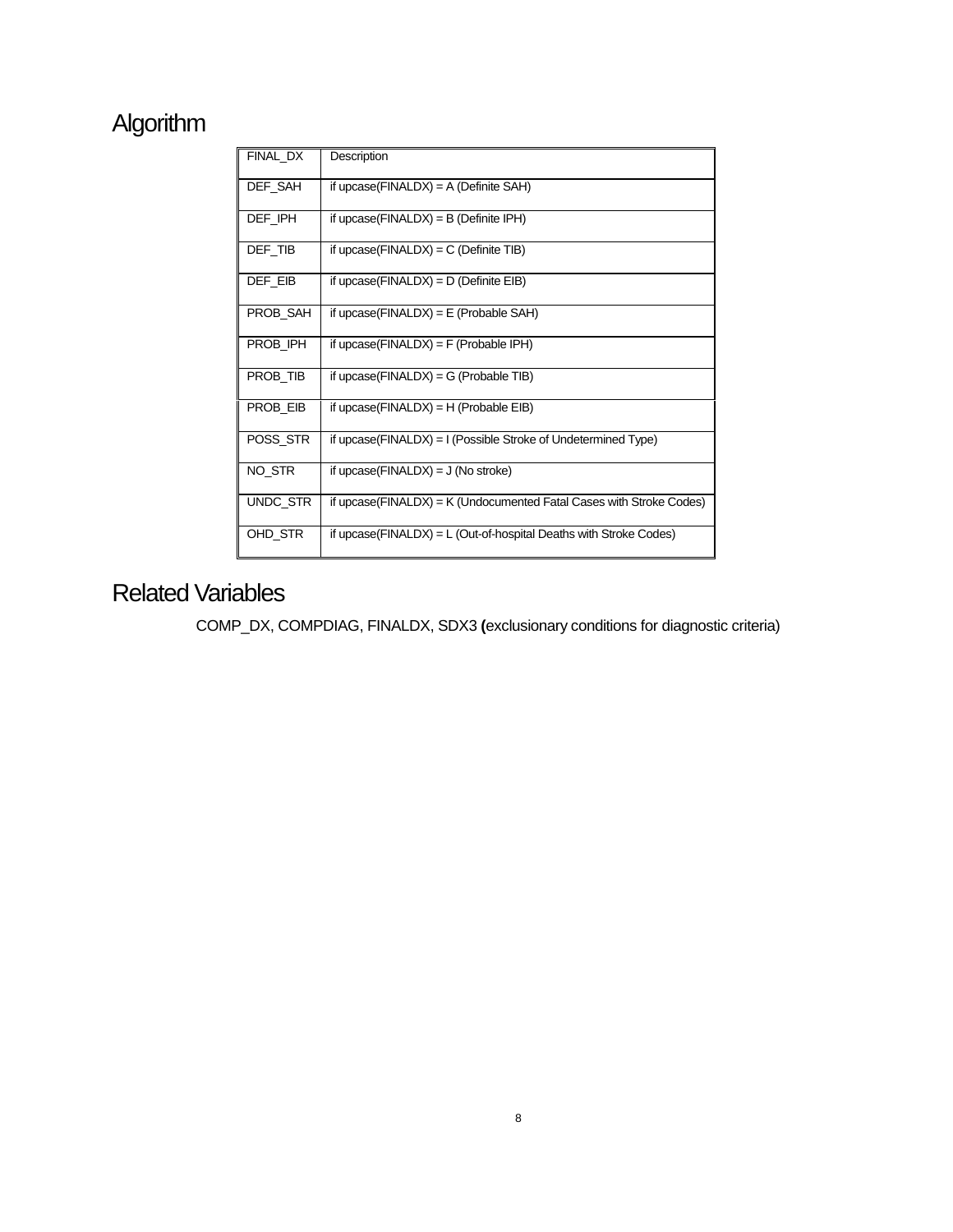## <span id="page-9-0"></span>5. EVENTYPE

#### Purpose

To determine the event type classification for stroke events.

#### **Values**

| <b>FVFNTYPF</b> |       | Derived Event Type    |
|-----------------|-------|-----------------------|
| Ν               | Value | <b>Description</b>    |
| 34              |       | In-hospital death     |
| 738             | N     | Non-fatal event       |
| 17              | Ω     | Out-of-hospital death |

## **Description**

EVENTYPE is a character variable for event type determined by STR15 and derived variable EVTYPE01. The outcome O is for out-of-hospital death, I for in-hospital death, and N for non-fatal events.

#### Type

Stroke

## **Algorithm**

| <b>EVENTYPE</b> | Description                                     |
|-----------------|-------------------------------------------------|
| EVTYPE01        | if EVTYPE01 is not missing                      |
|                 | if EVTYPE01 is missing, and STR15=A $\parallel$ |
|                 | if EVTYPE01 is missing, and STR15=D             |

#### Related Variables

EVTYPE01(event type variable defined in CHD Surveillance), STR15 (discharged alive or dead)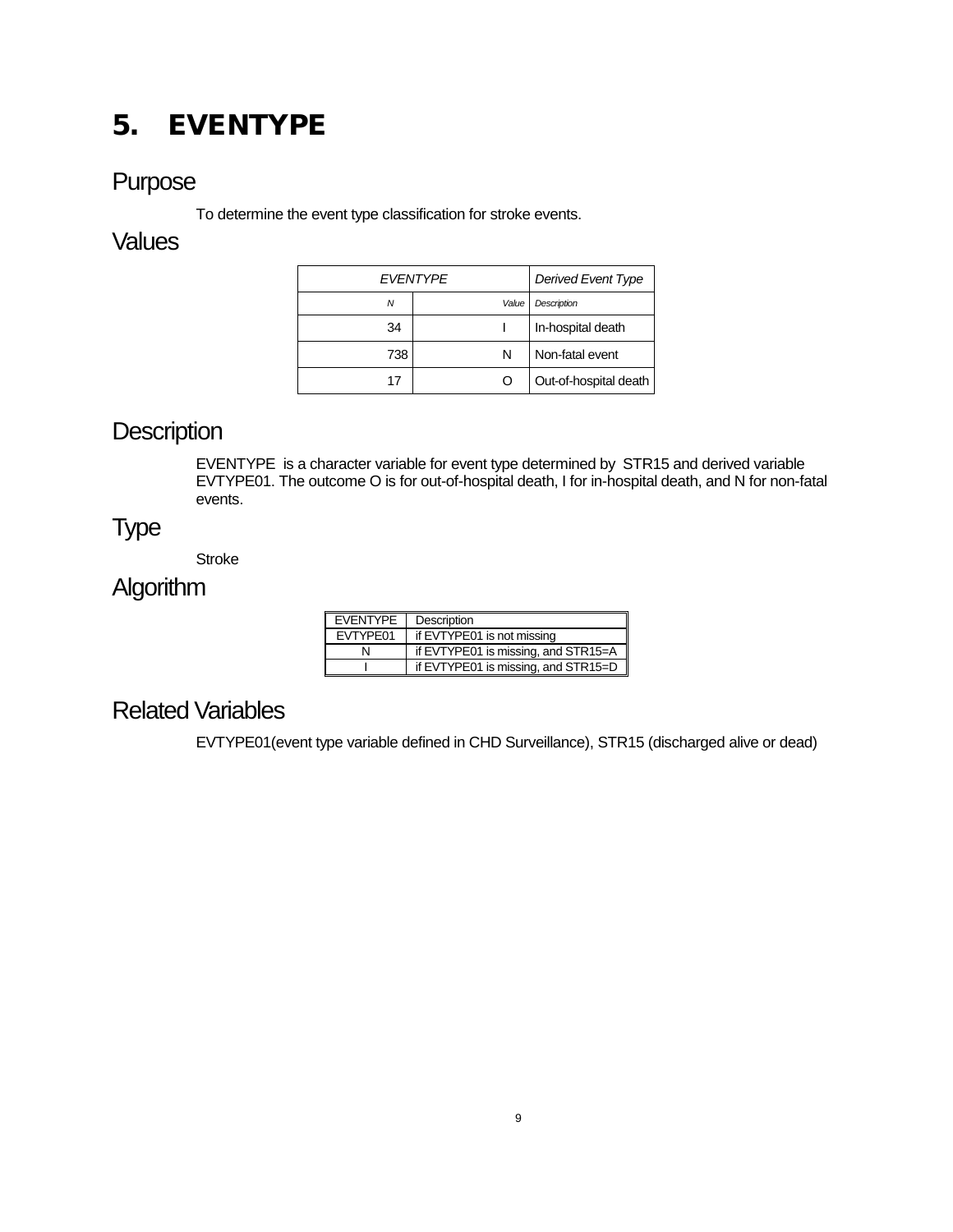## <span id="page-10-0"></span>6. YEAR

#### Purpose

To define the stroke event year.

#### **Values**

|     | YEAR  | Event Year From Strc12, Strc14 Or Celb04      |
|-----|-------|-----------------------------------------------|
| Ν   | Value | <b>Description</b>                            |
| 789 | Range | 1988 - 2013 (median=2007 mean=2006.1 std=5.6) |

#### **Description**

YEAR is the admission or discharge/death year that is determined by the listing order STR12, STR14, CEL04, HRA14, DTH09.

#### Type

**Stroke** 

#### **Algorithm**

YEAR is the year from the listing order: STR12, STR14, CEL04, HRA14 or DTH09, minus 1900. The resulting value of YEAR is a 2-digit number.

#### Related Variables

STR12 (date of admission), STR14 (date of discharge), CEL04 (date of discharge/death), HRA14 (date of discharge/death), DTH09 (date of death).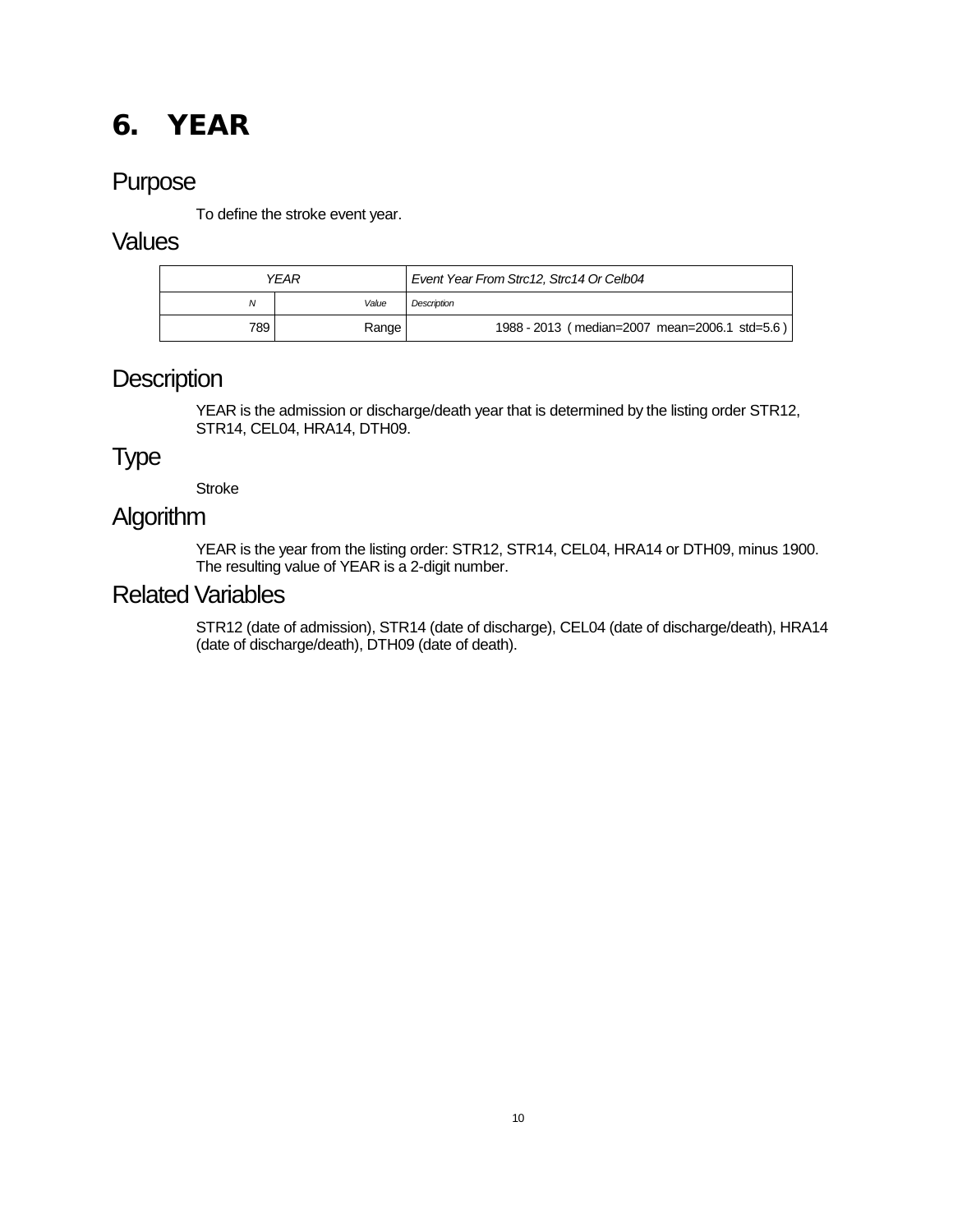# <span id="page-11-0"></span>7. SK\_ELIG2

#### Purpose

To determine eligibility for stroke abstractions.

#### **Values**

| SK ELIG2 |       | Stroke Eligibility                                                                        |
|----------|-------|-------------------------------------------------------------------------------------------|
| N        | Value | Description                                                                               |
| 773      |       | Cohort hospitalized events with stroke* ICD codes (eligible)                              |
| 16       |       | Out-of-hospital deaths with ICD-9 code 430-438 in the underlying case of death (eligible) |

#### **Description**

A cohort event is eligible for stroke investigation if 1) hospitalized events has stroke related terms in the discharge summary, or has eligible stroke ICD codes; 2) if the underlying cause of death for out-of-hospital deaths contains ICD-9 codes 430-438; 3) if transferred from/to an eligible event. Note that events prior to 1997 that have ICD-9 code 430-438 were eligible for stroke abstractions. At and after 1997, only code 430-436 was abstracted for stroke. The distributed 1987-1997 stroke files only included eligible events (SK\_ELIG2=1-3).

### Type

**Stroke** 

#### **Algorithm**

| SK ELIG2 | <b>Description</b>                                                                        |
|----------|-------------------------------------------------------------------------------------------|
|          | Cohort hospitalized events with stroke* ICD codes (eligible)                              |
|          | Out-of-hospital deaths with ICD-9 code 430-438 in the underlying case of death (eligible) |
|          | Transfers from/to an eligible stroke event whose SK ELIG2=1 (eligible)                    |
|          | Hospitalized events contains only ICD-9 code 437-438 in and after year 1997               |
| 5        | Events with stroke history in HRA form (ineligible)                                       |
|          | Confirmed events that were not eligible                                                   |
|          | Other ineligibles                                                                         |
|          |                                                                                           |

#### Related Variables

CEL11E, CEL10, DTH18, STR11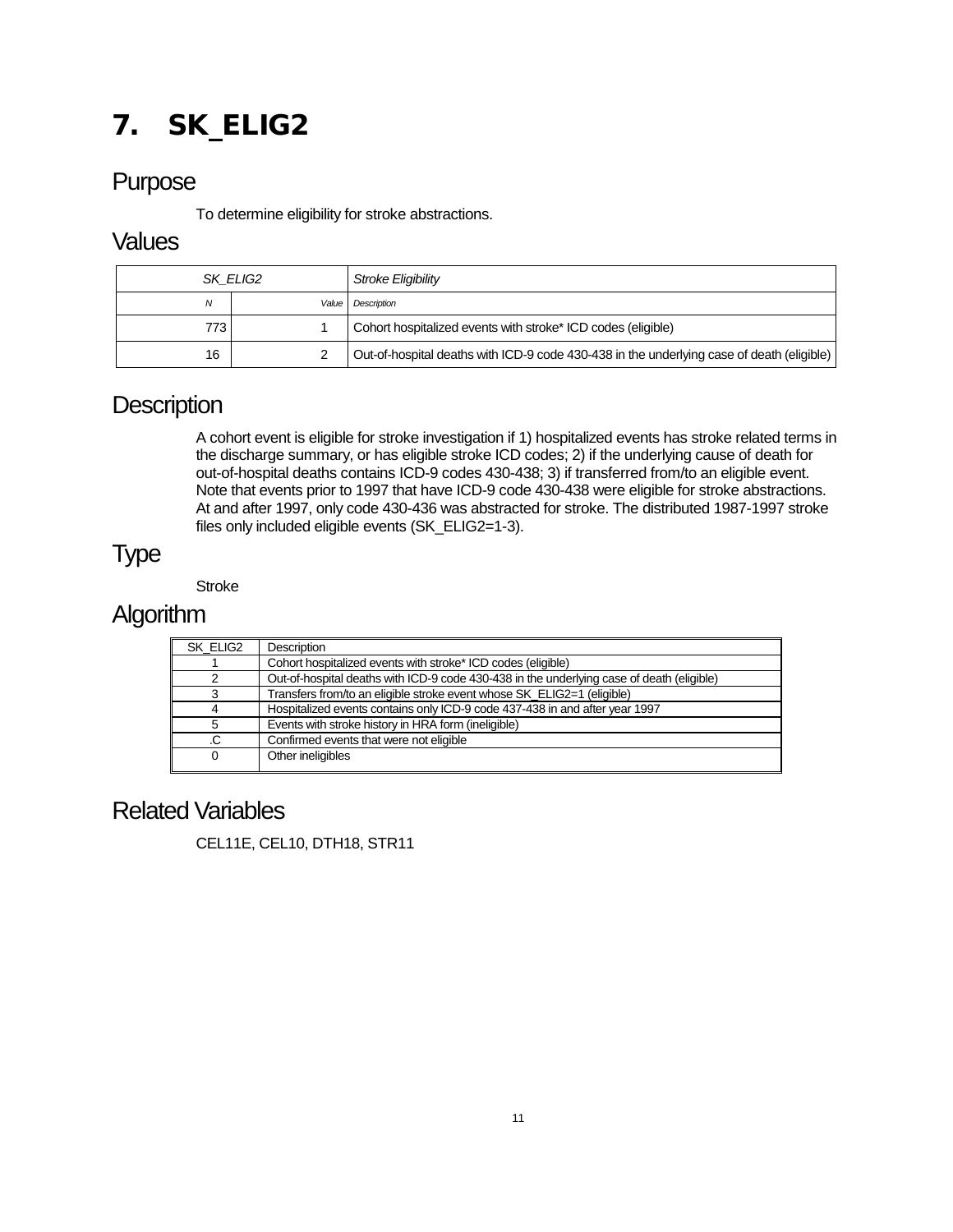## <span id="page-12-0"></span>8. ID

### Purpose

To determine a stroke event ID.

### Values

|     |       | Aric Surveillance Event ID (Cir) |
|-----|-------|----------------------------------|
| Ν   | Value | Description                      |
| 789 |       | Present   Text suppressed        |

### **Description**

ID is a character variable. ID is a unique identifier for each stroke event. There may be multiple ID values for a cohort participant ID if the participant has multiple stroke events.

## Type

Stroke

#### Related Variables

CHRT\_ID, CELB02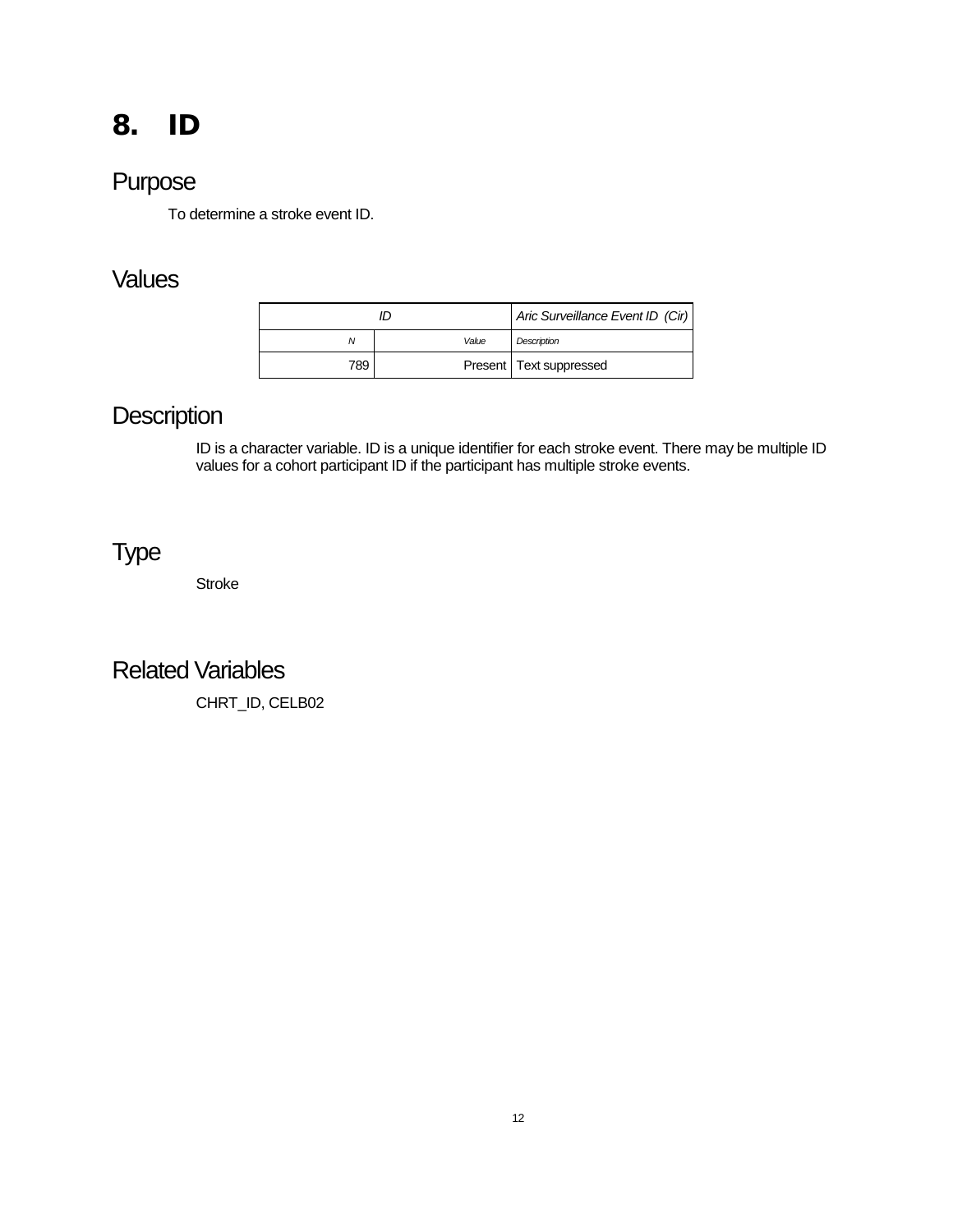## <span id="page-13-0"></span>9. CHRT\_ID

#### Purpose

To map a surveillance ID to the Cohort participant ID.

#### **Values**

| CHRT ID |       | <b>Cohort Participant ID</b> | Q2 |
|---------|-------|------------------------------|----|
| Ν       | Value | Description                  |    |
| 789     |       | Present   Text suppressed    |    |

## **Description**

CELB02 is a character variable. CELB02 is the cohort participant ID from question number 2 of the Cohort Event Eligibility (CEL) form. CELB02 is the same for all occurrences within a person. For any community surveillance occurrence that is not for an ARIC cohort participant CELB02 is missing.

## Type

Stroke

#### Related Variables

CELB02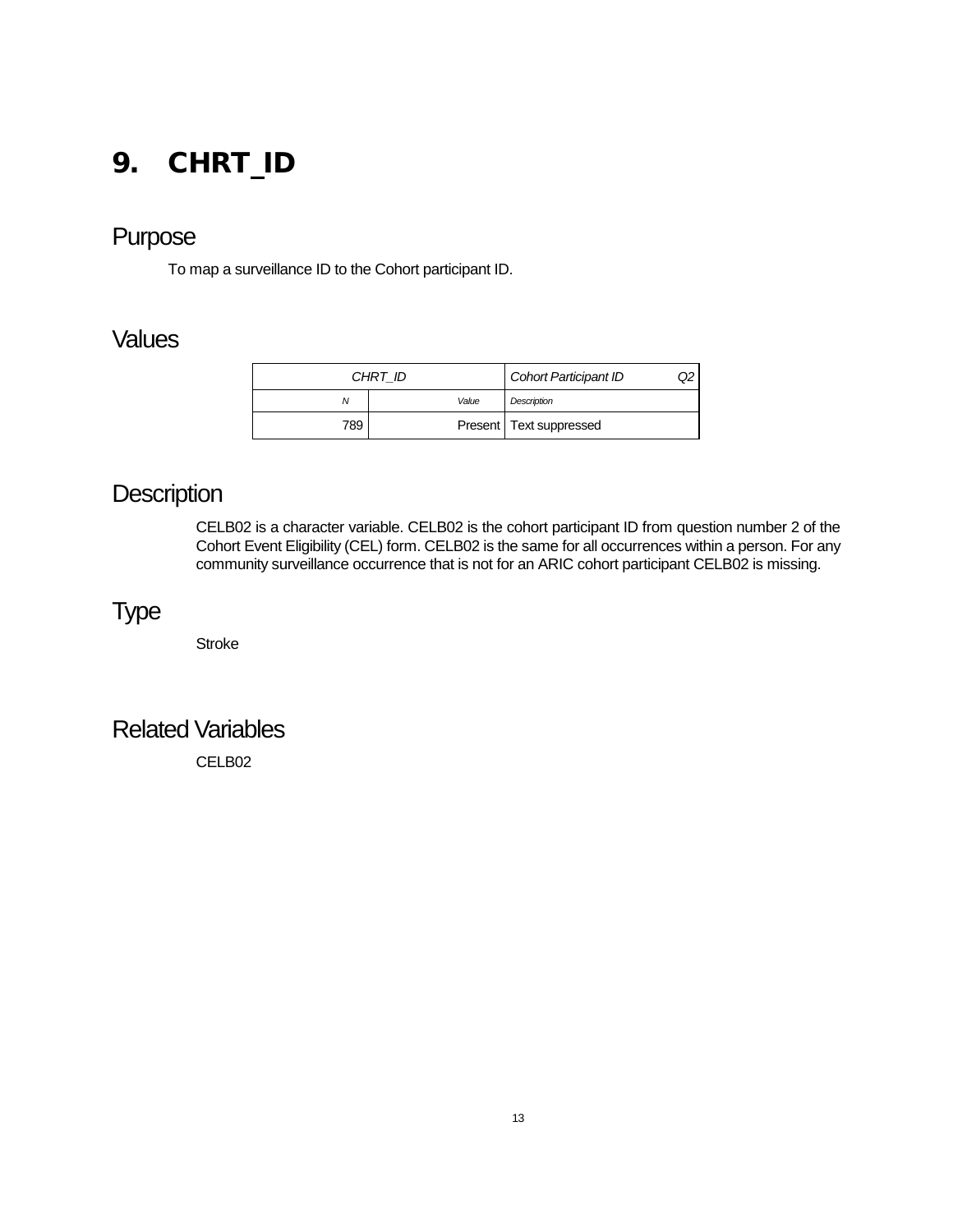# <span id="page-14-0"></span>10. STRC1A

#### Purpose

To determine hospital code number

#### **Values**

| STRC <sub>1</sub> A |         |       | Hospital Code Number |
|---------------------|---------|-------|----------------------|
| N                   |         | Value | Description          |
| 470                 | Present |       | Text suppressed      |
| 319                 |         |       | Missing              |

### **Description**

STRC1a is a character variable. STRC1A is from question 1A of the Cohort Stroke Abstraction (STRC) form to determine the hospital code number. If the hospital is outside of the study community, 96 - 99 were entered. See Algorithm in the next page for the detailed list of hospitals.

## Type

**Stroke** 

## Algorithm

| <b>Forsyth County</b> | Name                                    | <b>Hospital Type</b> | <b>Notes</b> |
|-----------------------|-----------------------------------------|----------------------|--------------|
| 11                    | North Carolina Baptist                  | Teaching             |              |
| 12                    | <b>Forsyth County Memorial</b>          | Non teaching         |              |
| 13                    | <b>Medical Park</b>                     | Non teaching         |              |
| 14                    | Kernersville                            | Non teaching         |              |
| 15                    | <b>Clemmons Medical Center</b>          | Non teaching         |              |
| 96                    | Hospital outside study area             |                      |              |
| <b>Jackson</b>        |                                         |                      |              |
| 21                    | University of Mississippi Med Center    | Teaching             |              |
| 22                    | <b>Veterans Administration Hospital</b> | Teaching             |              |
| 23                    | St. Dominic's Hospital                  | Non teaching         |              |
| 24                    | Central Mississippi Medical Center      | Non teaching         |              |
| 25                    | Mississippi Baptist Hospital            | Non teaching         |              |
| 26                    | <b>River Oaks Hospital</b>              | Non teaching         |              |
| 27                    | <b>Madison County Medical Center</b>    | Non teaching         | JHS only     |
| 28                    | <b>Rankin Medical Center</b>            | Non teaching         | JHS only     |
| 97                    | Hospital out of study area              |                      |              |
| <b>Minneapolis</b>    |                                         |                      |              |
| 30                    | Abbott-Northwestern                     | Teaching             |              |
| 31                    | <b>Riverside Medical Center</b>         | Teaching             |              |
| 32                    | Fairview-Southdale                      | Non teaching         |              |
| 33                    | Fairview-Ridges                         | Non teaching         |              |
| 34                    | Hennepin County Med. Center             | Teaching             |              |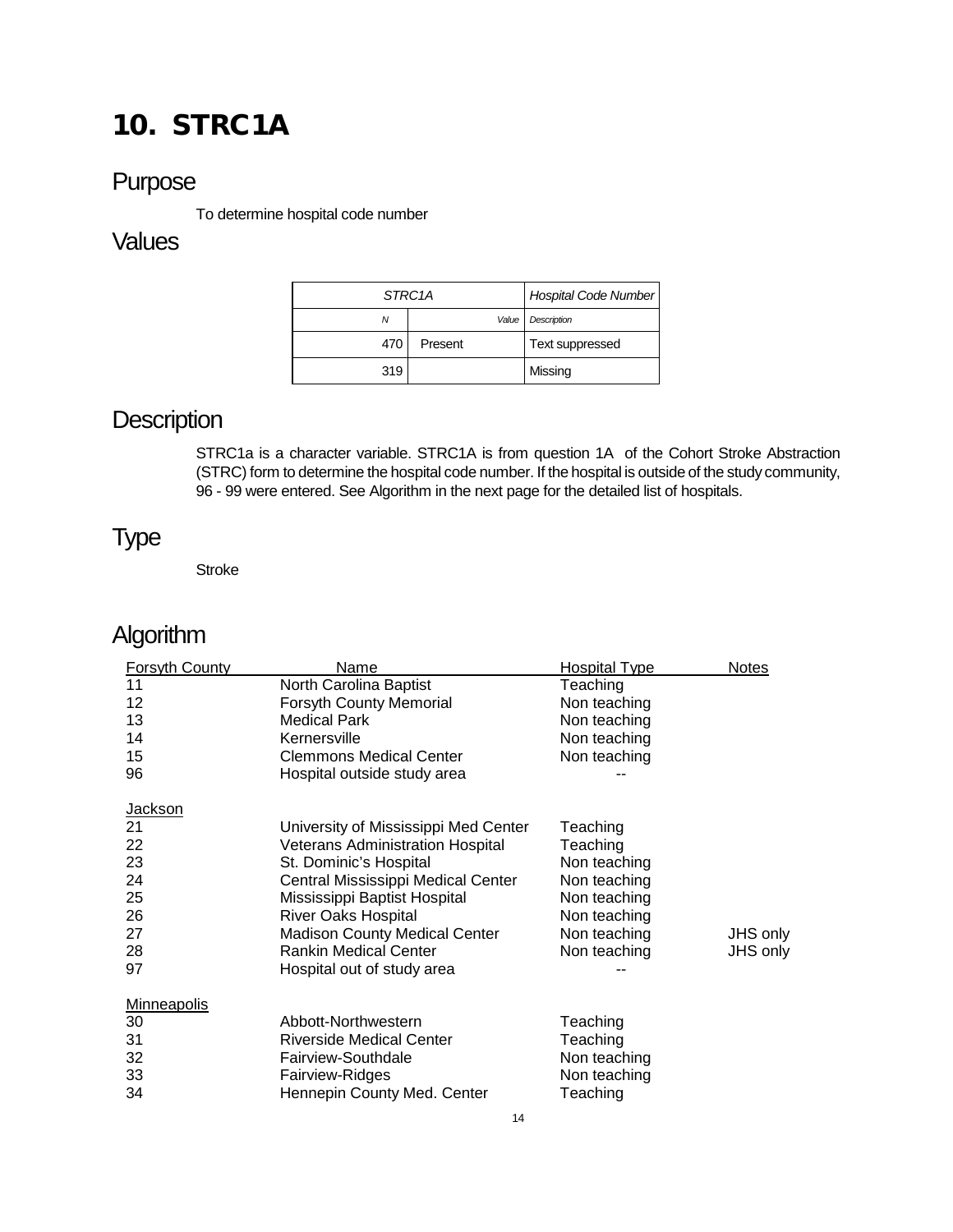| 35             | <b>Mercy Hospital</b>             | Non teaching |
|----------------|-----------------------------------|--------------|
| 36             | <b>Methodist Hospital</b>         | Teaching     |
| 37             | Metropolitan                      | Non teaching |
| 38             | Midway                            | Non teaching |
| 39             | Mt. Sinai                         | Non teaching |
| 40             | North Memorial                    | Teaching     |
| 41             | St. Paul Ramsey                   | Non teaching |
| 42             | St. John's Northeast              | Non teaching |
| 43             | St. Mary's                        | Non teaching |
| 44             | Unity                             | Non teaching |
| 45             | University of Minnesota Hospital  | Teaching     |
| 46             | <b>VA Hospital</b>                | Teaching     |
| 47             | <b>Fairview Medical Center</b>    | Non teaching |
| 48             | Phillips Eye Institute            | Non teaching |
| 98             | Hospital out of study area        |              |
| Washington Co. |                                   |              |
| 51             | <b>Meritus Medical Center</b>     | Non teaching |
| 52             | <b>Western Maryland Center</b>    | Non Teaching |
| 53             | VA Medical Center, WV             | Non Teaching |
| 54             | University of Maryland            | Teaching     |
| 55             | <b>Frederick Memorial</b>         | Non teaching |
| 56             | Johns Hopkins Hospital            | Teaching     |
| 57             | <b>Washington Hospital Center</b> | Non Teaching |
| 58             | George Washington University      | Teaching     |
| 59             | Georgetown University             | Teaching     |
| 60             | Saint Joseph Medical Center       | Non teaching |
| 61             | <b>Washington Adventist</b>       | Non teaching |
| 62             | Sinai Hospital                    | Non teaching |
| 63             | <b>Union Memorial</b>             | Non Teaching |
| 99             | Hospital out of study area        |              |

### Related Variables

TEACHING